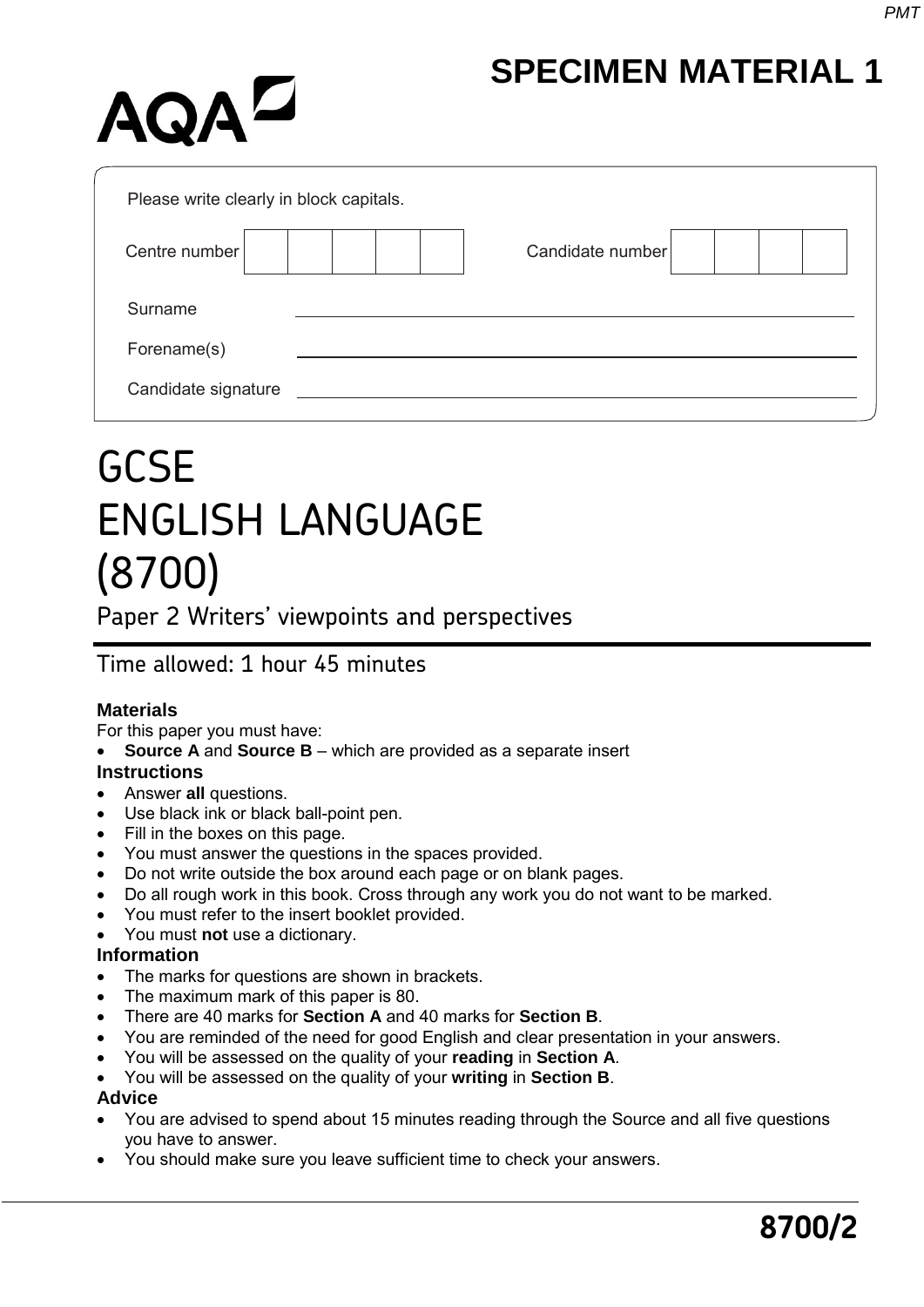|        |             | <b>Section A: Reading</b><br>Answer all questions in this section.<br>You are advised to spend about 45 minutes on this section. |            |
|--------|-------------|----------------------------------------------------------------------------------------------------------------------------------|------------|
|        |             |                                                                                                                                  |            |
| 1<br>0 |             | Read again the first part of Source A from lines 1 to 15.                                                                        |            |
|        |             | Choose four statements below which are TRUE.                                                                                     |            |
|        |             | Shade the boxes of the ones that you think are true.<br>Choose a maximum of four statements.                                     |            |
|        |             |                                                                                                                                  | [4 marks]  |
|        | A           | Jay Rayner has good memories of his time in school.                                                                              | $\circ$    |
|        | B           | Jay Rayner was happy to help his son with his homework.                                                                          | $\circ$    |
|        | $\mathsf C$ | As a boy, Jay Rayner worried about handing in his<br>homework on Monday mornings.                                                | $\circ$    |
|        | D           | Jay Rayner could not think of a food metaphor to help<br>his son.                                                                | $\bigcirc$ |
|        | E           | Jay Rayner was very able in school.                                                                                              | $\circ$    |
|        | F           | As a boy, Jay Rayner did not enjoy doing homework.                                                                               | $\bigcirc$ |
|        | G           | Jay Rayner looked forward to receiving feedback from<br>his teachers.                                                            | $\circ$    |
|        | H           | Jay Rayner makes a joke to cover up his own real exam<br>results.                                                                | $\circ$    |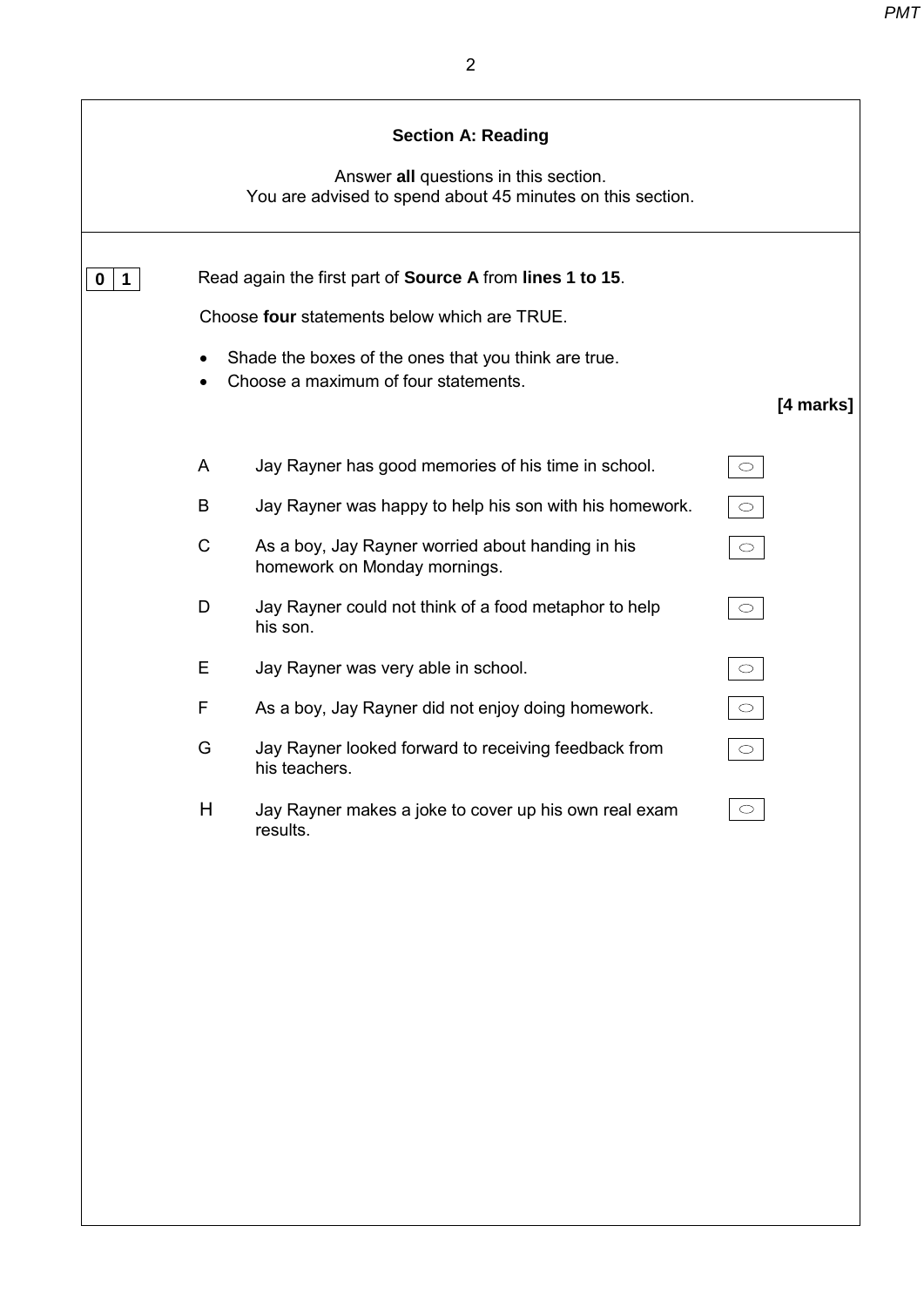I

| $\mathbf{2}$<br>$\mathbf 0$ | You need to refer to Source A and Source B for this question.                                 |  |
|-----------------------------|-----------------------------------------------------------------------------------------------|--|
|                             | Use details from both Sources. Write a summary of the differences between Eddie<br>and Henry. |  |
|                             | [8 marks]                                                                                     |  |
|                             |                                                                                               |  |
|                             |                                                                                               |  |
|                             |                                                                                               |  |
|                             |                                                                                               |  |
|                             |                                                                                               |  |
|                             |                                                                                               |  |
|                             |                                                                                               |  |
|                             |                                                                                               |  |
|                             |                                                                                               |  |
|                             |                                                                                               |  |
|                             |                                                                                               |  |
|                             |                                                                                               |  |
|                             |                                                                                               |  |
|                             |                                                                                               |  |
|                             |                                                                                               |  |
|                             |                                                                                               |  |
|                             |                                                                                               |  |
|                             |                                                                                               |  |
|                             |                                                                                               |  |
|                             |                                                                                               |  |
|                             |                                                                                               |  |
|                             |                                                                                               |  |
|                             |                                                                                               |  |
|                             |                                                                                               |  |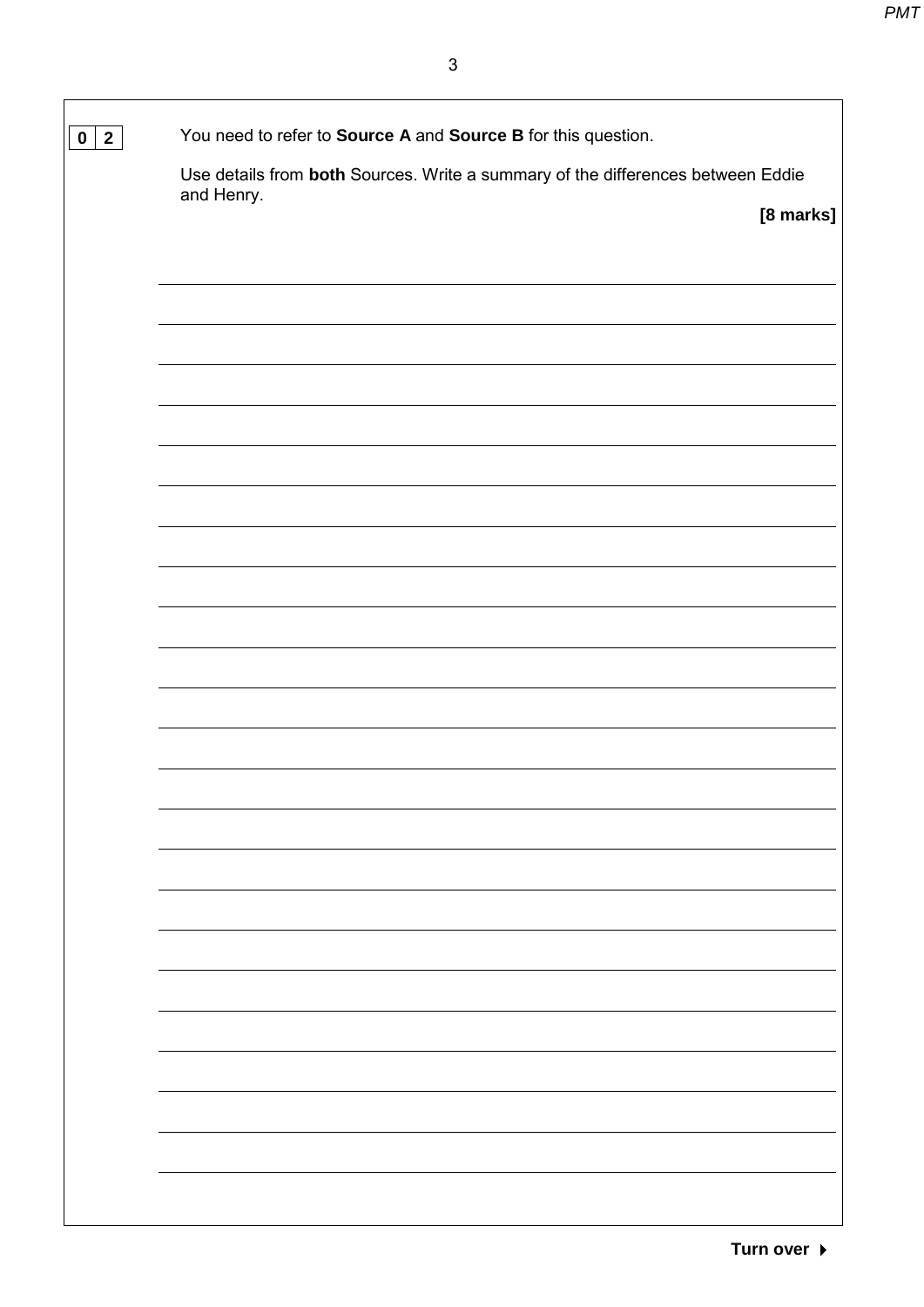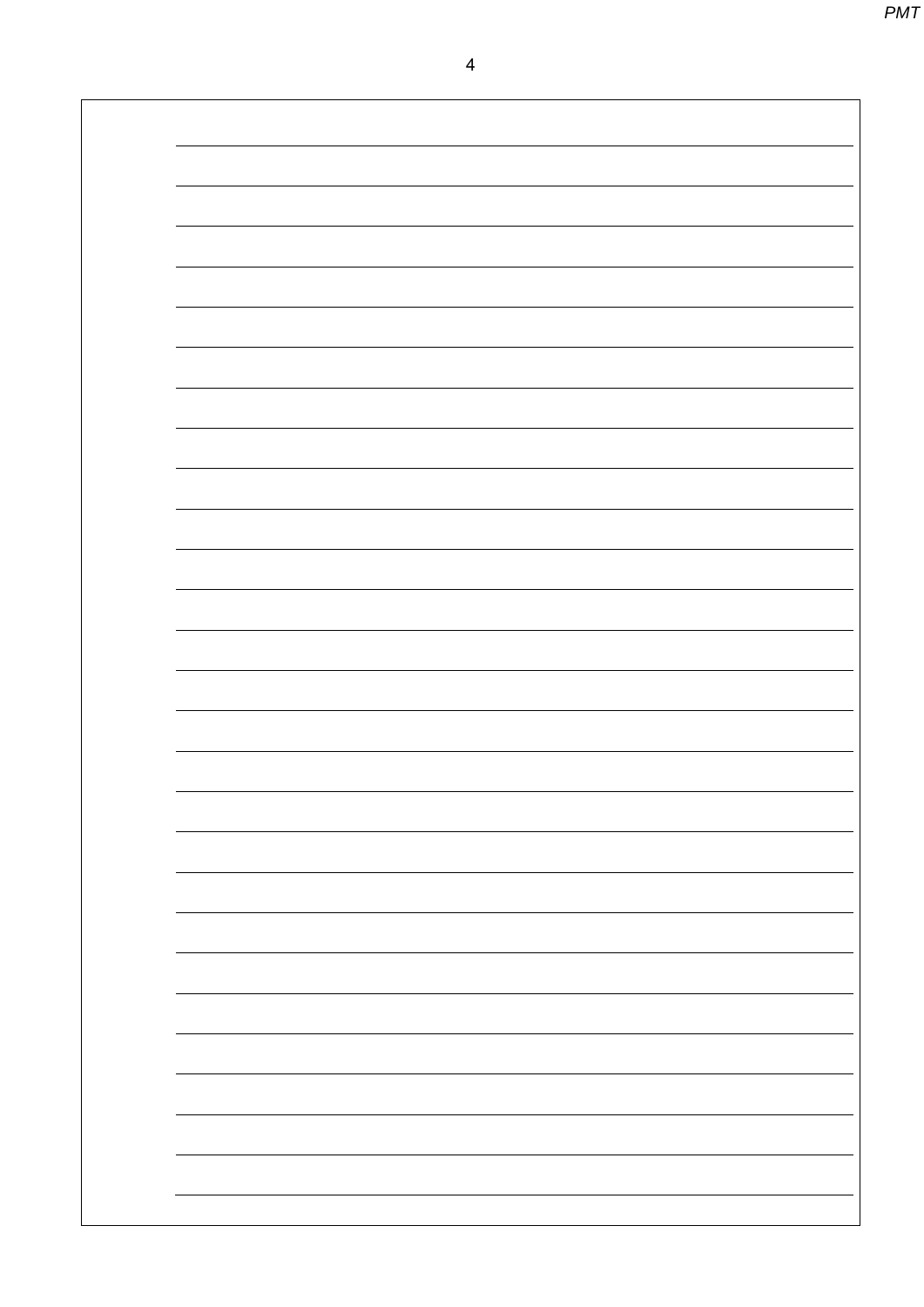| $0 \mid 3 \mid$ | You now need to refer only to Source B, the letter by Henry written to his father. |            |
|-----------------|------------------------------------------------------------------------------------|------------|
|                 | How does Henry use language to try to influence his father?                        | [12 marks] |
|                 |                                                                                    |            |
|                 |                                                                                    |            |
|                 |                                                                                    |            |
|                 |                                                                                    |            |
|                 |                                                                                    |            |
|                 |                                                                                    |            |
|                 |                                                                                    |            |
|                 |                                                                                    |            |
|                 |                                                                                    |            |
|                 |                                                                                    |            |
|                 |                                                                                    |            |
|                 |                                                                                    |            |
|                 |                                                                                    |            |
|                 |                                                                                    |            |
|                 |                                                                                    |            |
|                 |                                                                                    |            |
|                 |                                                                                    |            |
|                 |                                                                                    |            |
|                 |                                                                                    |            |
|                 |                                                                                    |            |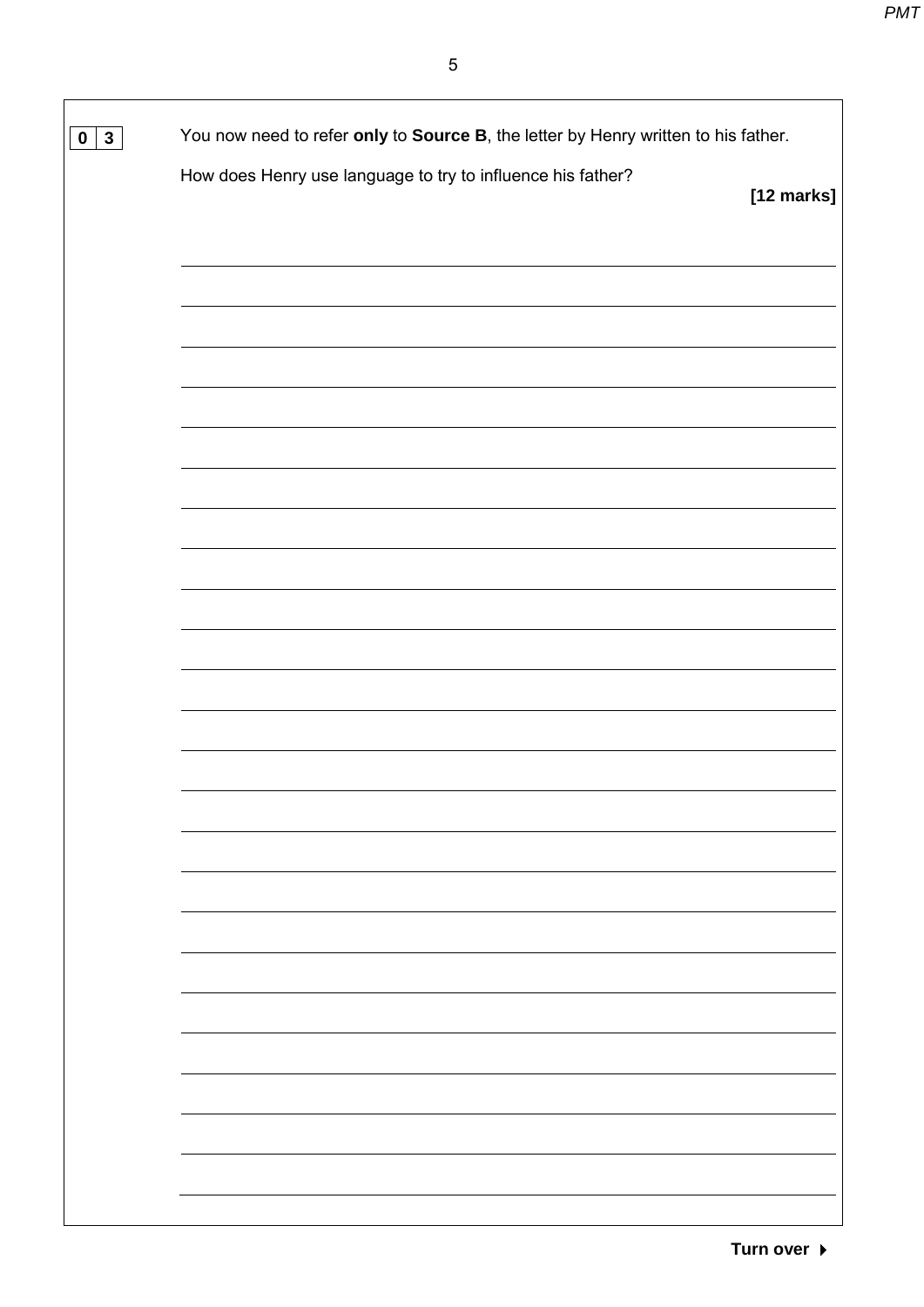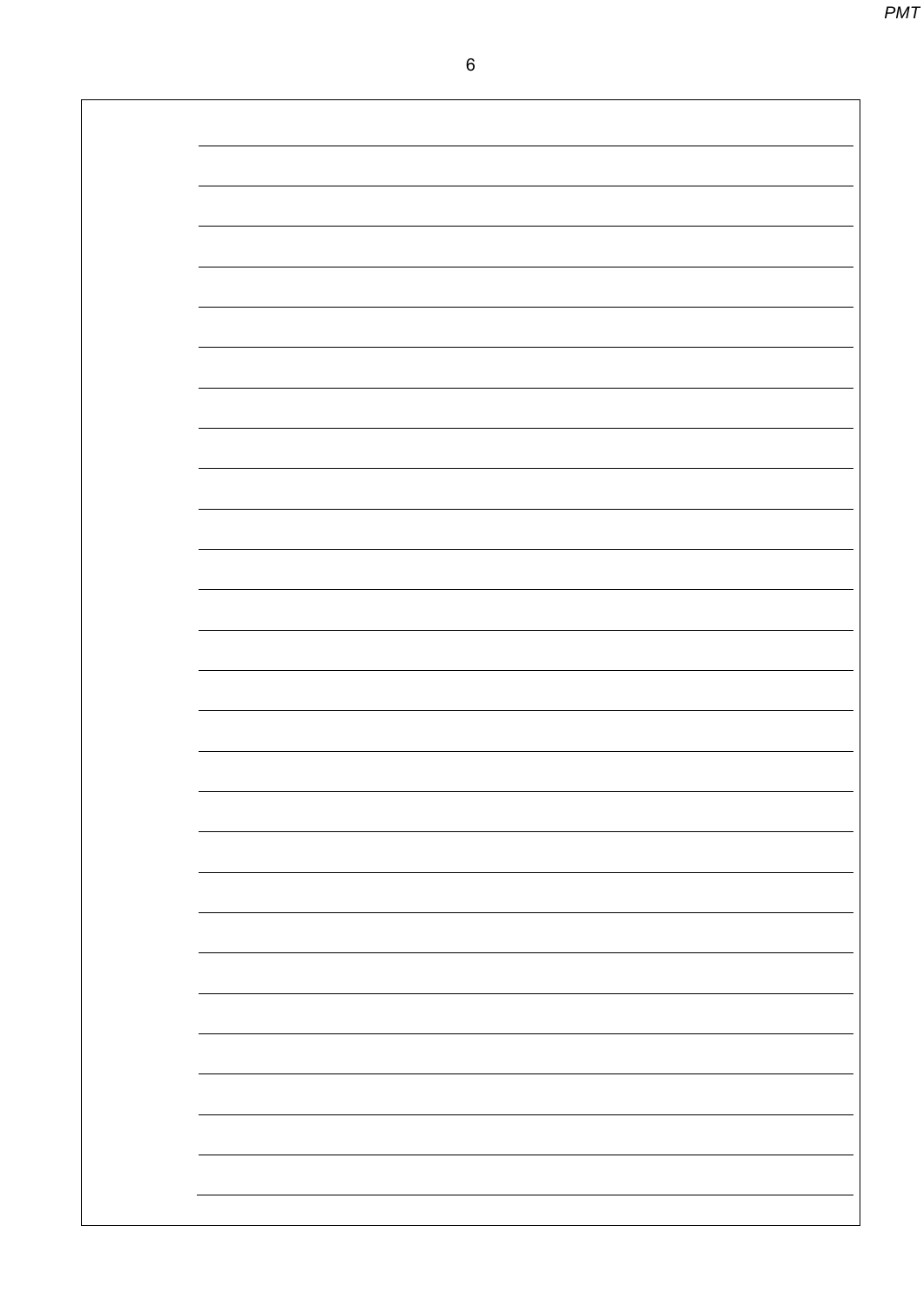ヿ

| $\overline{\mathbf{4}}$<br>$\mathbf 0$ | For this question, you need to refer to the whole of Source A, together with Source<br>B, the father's letter to a family friend.                                           |
|----------------------------------------|-----------------------------------------------------------------------------------------------------------------------------------------------------------------------------|
|                                        | Compare how the two writers convey their different attitudes to parenting and<br>education.                                                                                 |
|                                        | In your answer, you could:                                                                                                                                                  |
|                                        | compare their different attitudes<br>compare the methods they use to convey their attitudes<br>support your ideas with references to both texts.<br>$\bullet$<br>[16 marks] |
|                                        |                                                                                                                                                                             |
|                                        |                                                                                                                                                                             |
|                                        |                                                                                                                                                                             |
|                                        |                                                                                                                                                                             |
|                                        |                                                                                                                                                                             |
|                                        |                                                                                                                                                                             |
|                                        |                                                                                                                                                                             |
|                                        |                                                                                                                                                                             |
|                                        |                                                                                                                                                                             |
|                                        |                                                                                                                                                                             |
|                                        |                                                                                                                                                                             |
|                                        |                                                                                                                                                                             |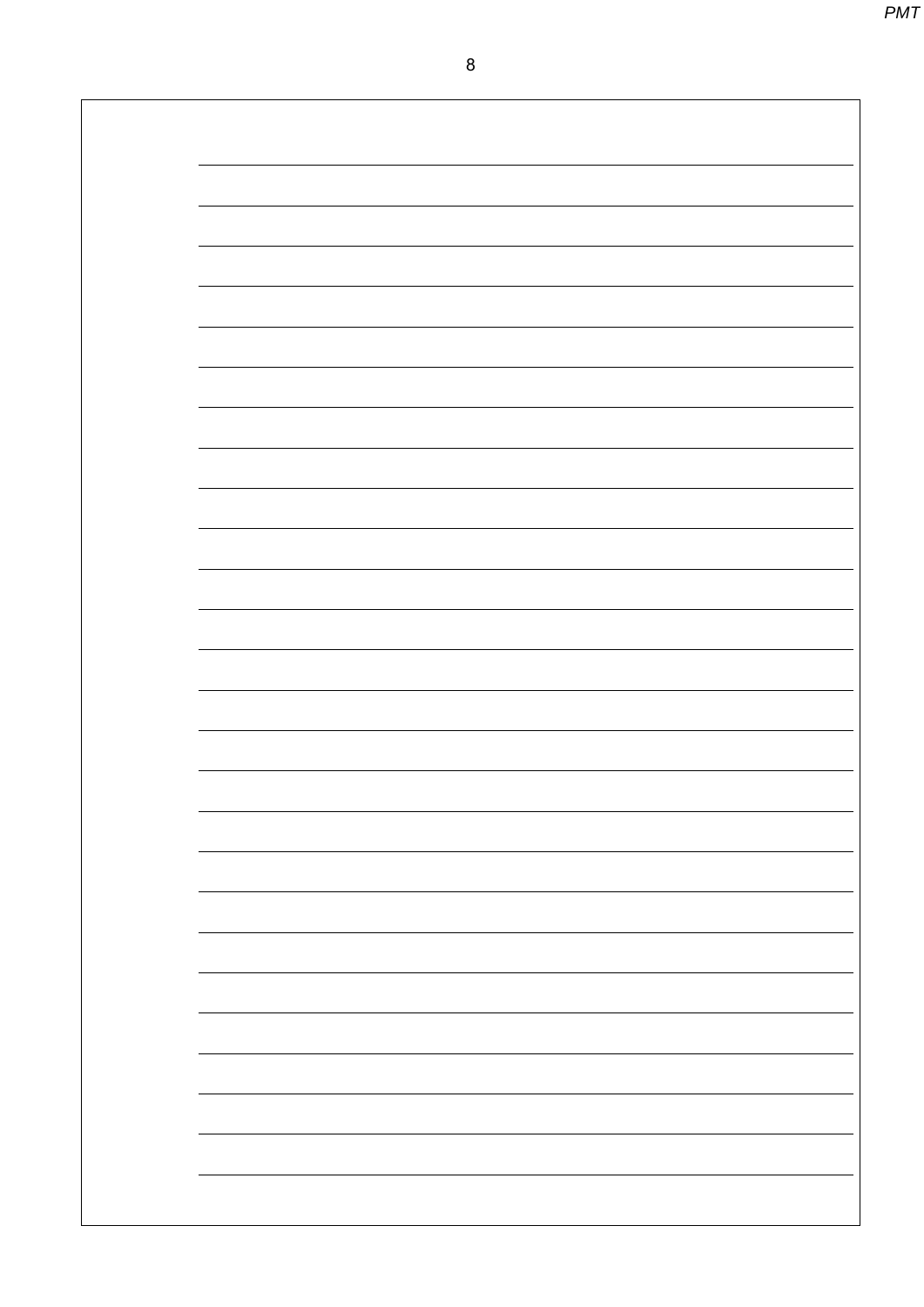9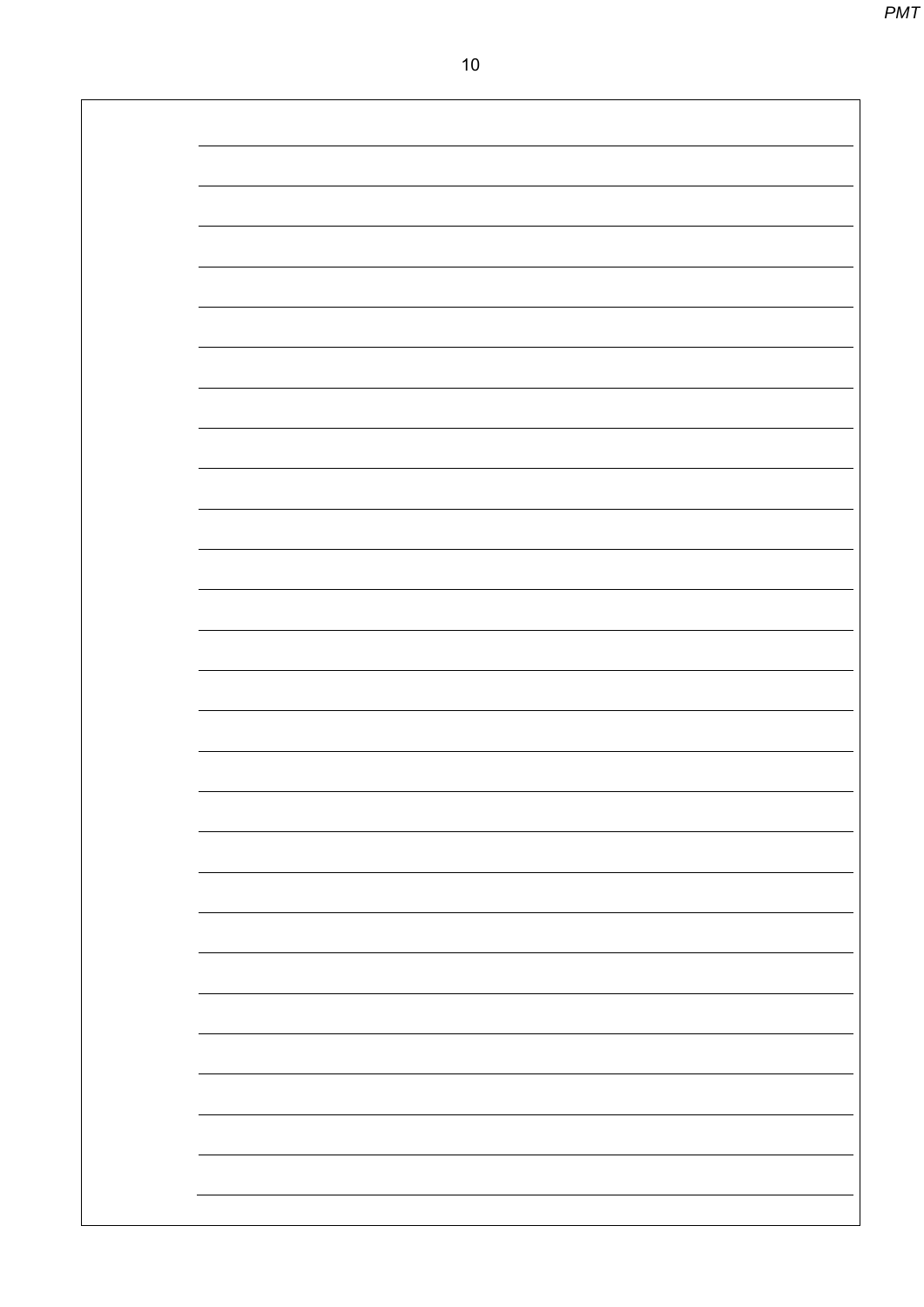|                      | <b>Section B: Writing</b><br>You are advised to spend about 45 minutes on this section.<br>Write in full sentences.<br>You are reminded of the need to plan your answer.<br>You should leave enough time to check your work at the end. |
|----------------------|-----------------------------------------------------------------------------------------------------------------------------------------------------------------------------------------------------------------------------------------|
| $5\phantom{.0}$<br>0 | 'Homework has no value. Some students get it done for them; some don't do it at all.<br>Students should be relaxing in their free time.'                                                                                                |
|                      | Write an article for a broadsheet newspaper in which you explain your point of view on<br>this statement.                                                                                                                               |
|                      | (24 marks for content and organisation<br>16 marks for technical accuracy)<br>[40 marks]                                                                                                                                                |
|                      |                                                                                                                                                                                                                                         |
|                      |                                                                                                                                                                                                                                         |
|                      |                                                                                                                                                                                                                                         |
|                      |                                                                                                                                                                                                                                         |
|                      |                                                                                                                                                                                                                                         |
|                      |                                                                                                                                                                                                                                         |
|                      |                                                                                                                                                                                                                                         |
|                      |                                                                                                                                                                                                                                         |
|                      |                                                                                                                                                                                                                                         |
|                      |                                                                                                                                                                                                                                         |
|                      |                                                                                                                                                                                                                                         |
|                      |                                                                                                                                                                                                                                         |
|                      |                                                                                                                                                                                                                                         |
|                      |                                                                                                                                                                                                                                         |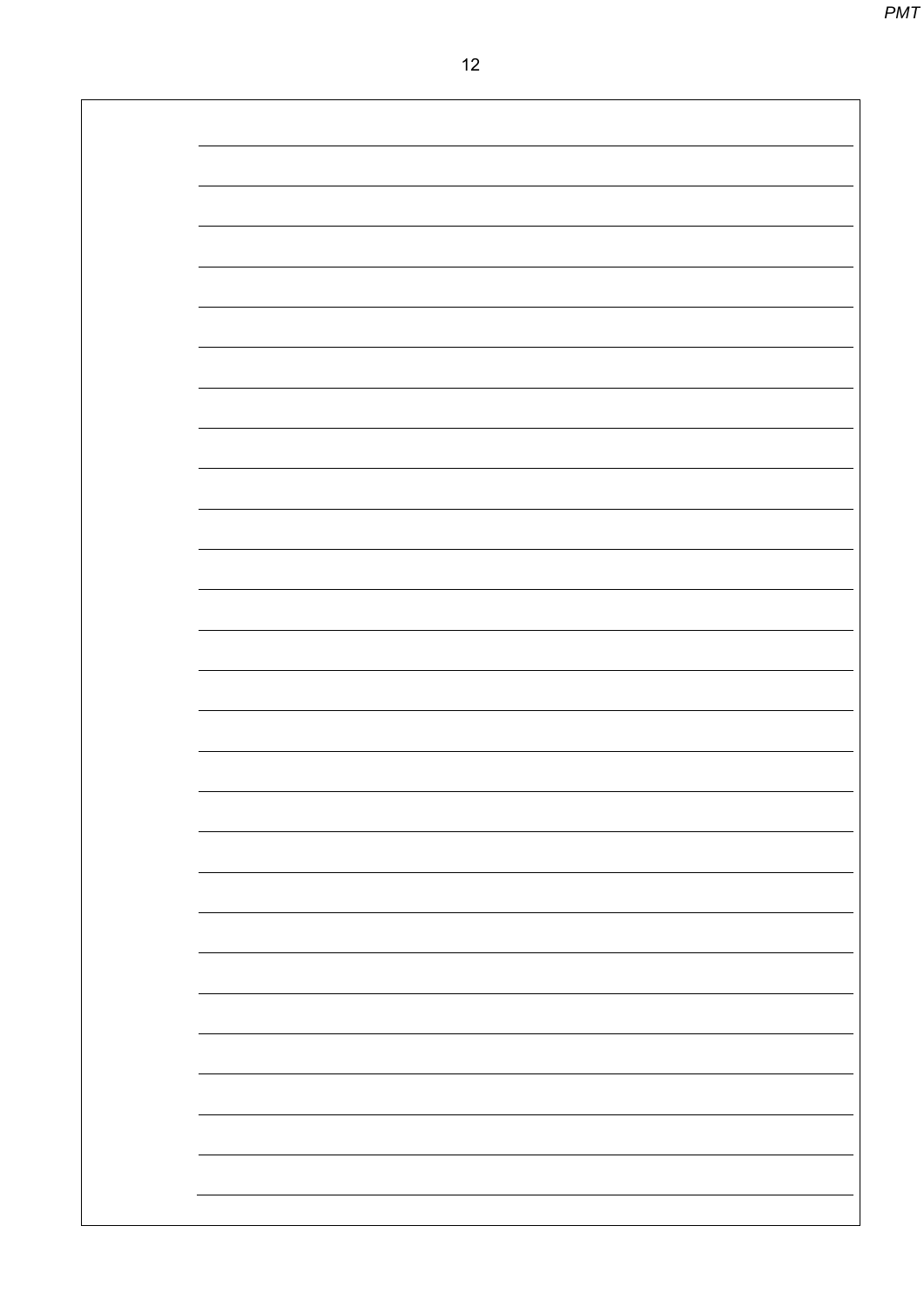13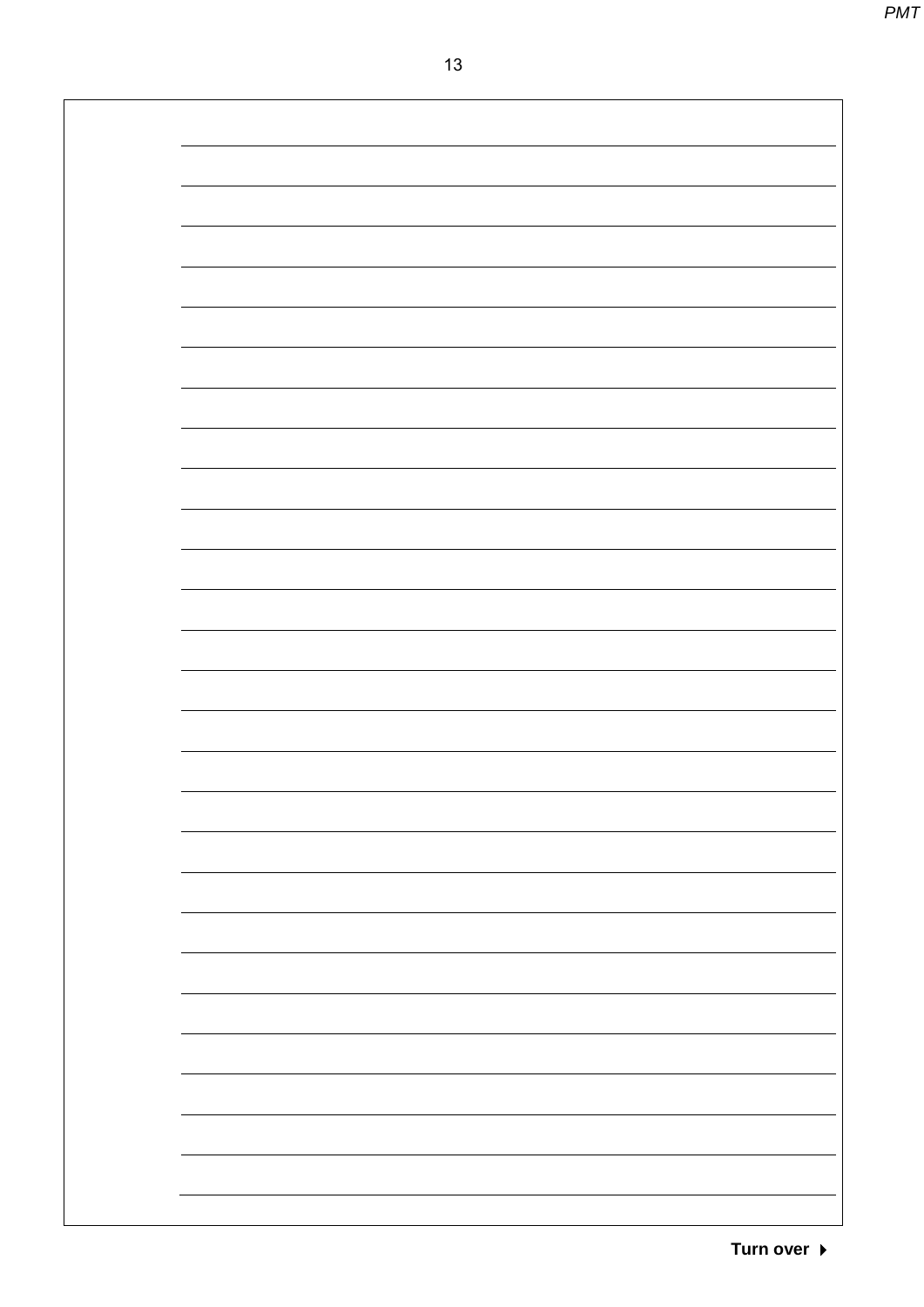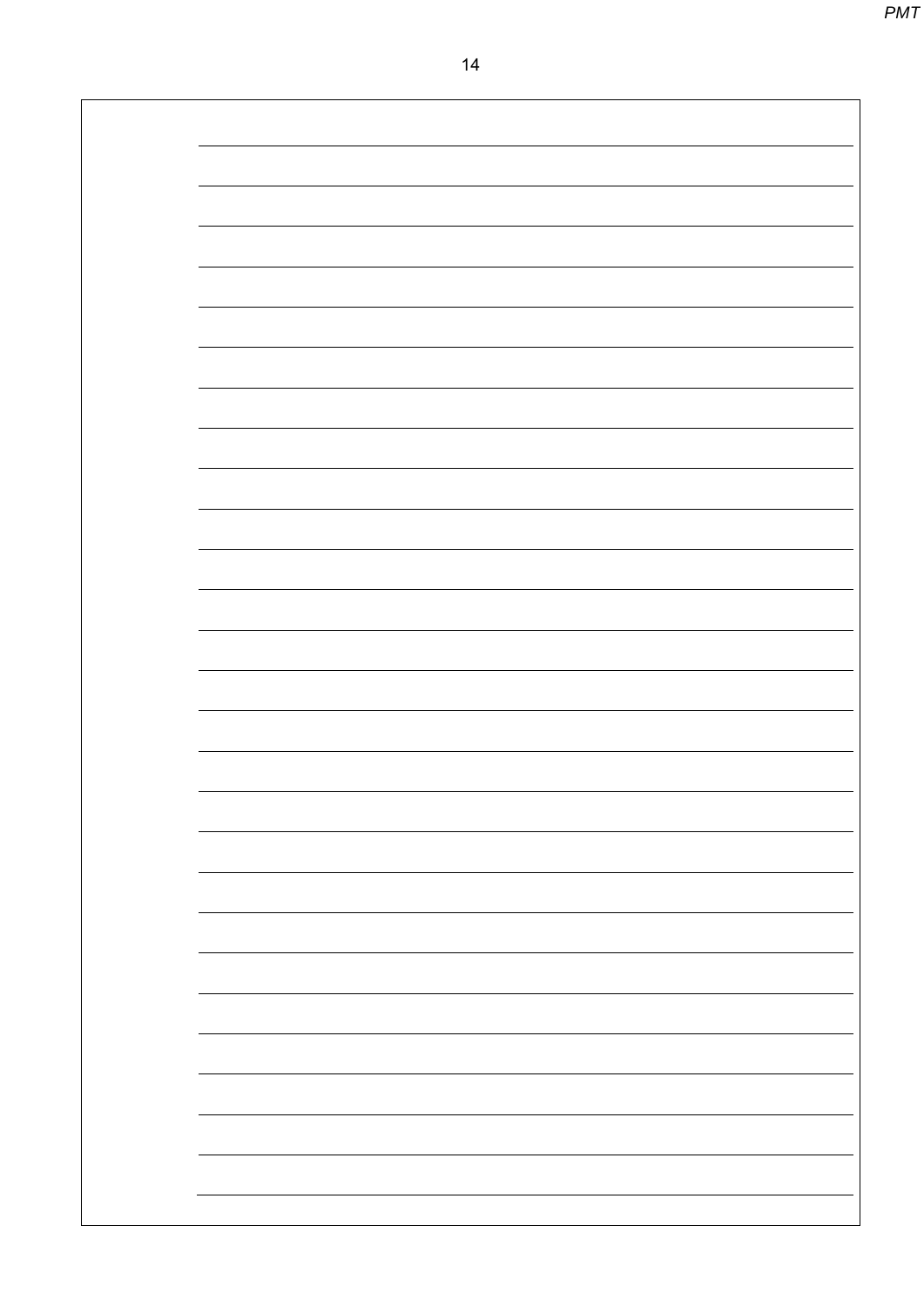| $\cdot$ $\cdot$         |
|-------------------------|
|                         |
|                         |
|                         |
|                         |
|                         |
|                         |
|                         |
|                         |
|                         |
|                         |
|                         |
|                         |
|                         |
|                         |
|                         |
|                         |
|                         |
|                         |
|                         |
|                         |
|                         |
|                         |
|                         |
|                         |
|                         |
|                         |
|                         |
|                         |
|                         |
|                         |
|                         |
|                         |
|                         |
|                         |
|                         |
|                         |
| <b>END OF QUESTIONS</b> |
|                         |
|                         |
|                         |